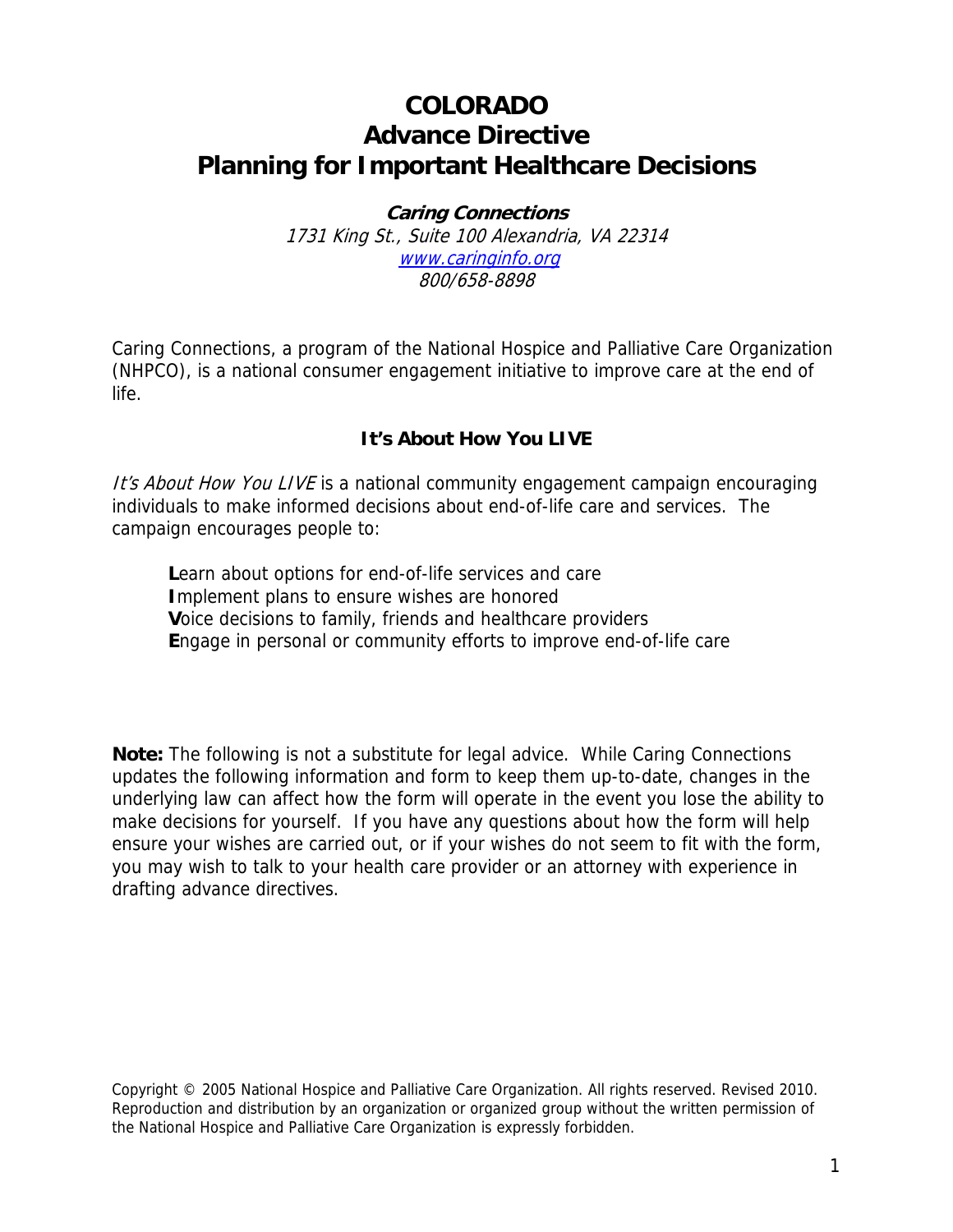# **Using these Materials**

# **BEFORE YOU BEGIN**

- 1. Check to be sure that you have the materials for each state in which you may receive healthcare.
- 2. These materials include:
	- Instructions for preparing your advance directive, please read all the instructions.
	- Your state-specific advance directive forms, which are the pages with the gray instruction bar on the left side.

# **ACTION STEPS**

- 1. You may want to photocopy or print a second set of these forms before you start so you will have a clean copy if you need to start over.
- 2. When you begin to fill out the forms, refer to the gray instruction bars they will guide you through the process.
- 3. Talk with your family, friends, and physicians about your advance directive. Be sure the person you appoint to make decisions on your behalf understands your wishes.
- 4. Once the form is completed and signed, photocopy the form and give it to the person you have appointed to make decisions on your behalf, your family, friends, health care providers and/or faith leaders so that the form is available in the event of an emergency.
- 5. You may also want to save a copy of your form in Google Health, or another online medical records management service that allows you to share your medical documents with your physicians, family, and others who you want to take an active role in your advance care planning. You can read more about Google Health at http://www.caringinfo.org/googlehealth.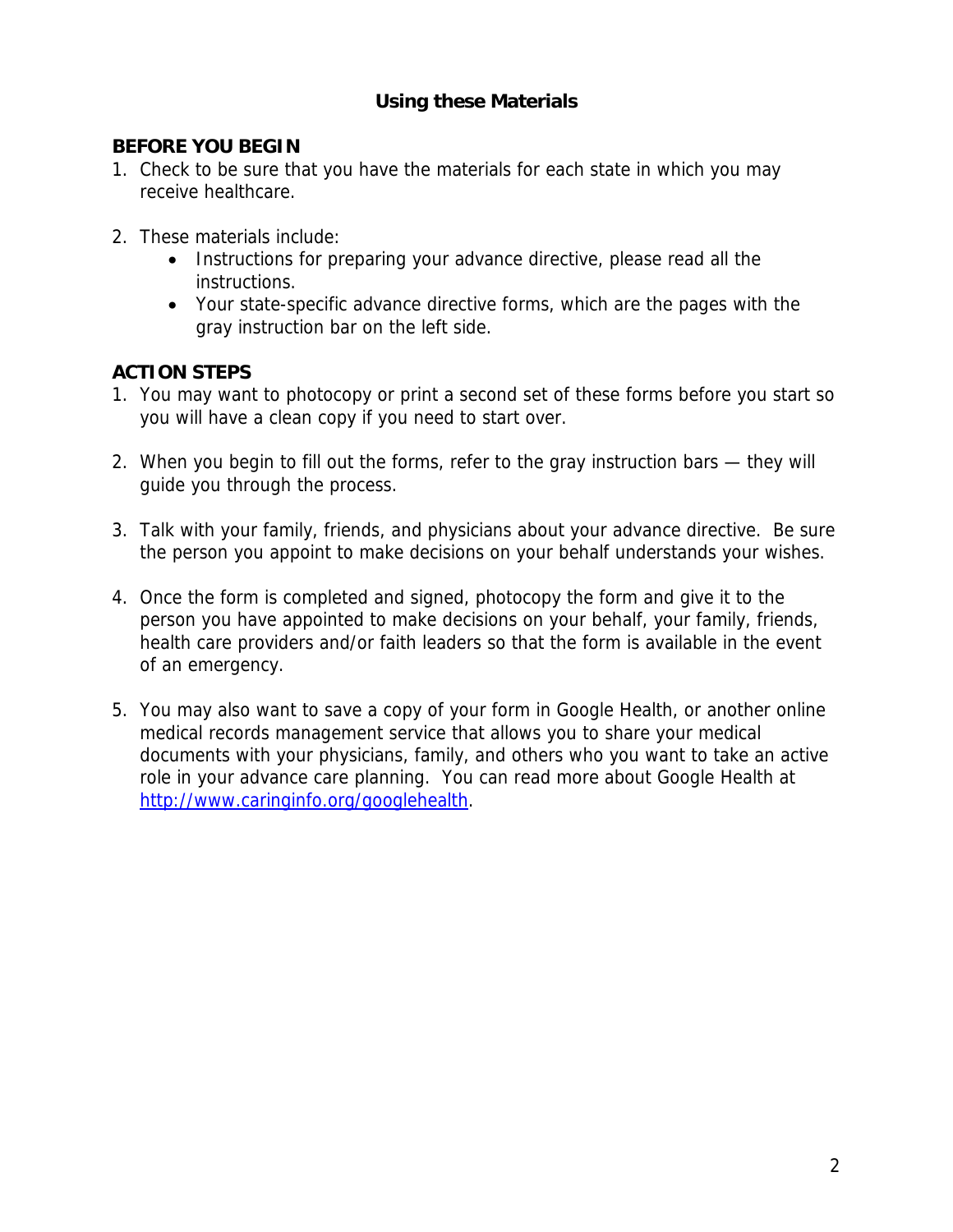# **Introduction to Your Colorado Advance Medical Directive**

This packet contains a legal document that protects your right to refuse medical treatment you do not want, or to request treatment you do want, in the event you lose the ability to make decisions yourself. You may complete Part One, Part Two, or both, depending on your advance planning needs.

**Part One**. The **Colorado Medical Durable Power of Attorney** lets you name someone to make decisions about your medical care including decisions about life support if you can no longer speak for yourself. The Medical Durable Power of Attorney is especially useful because it appoints someone to speak for you any time you are unable to make your own medical decisions, not only at the end of life.

**Part Two**. The **Colorado Declaration** is your state's living will. It lets you state your wishes about medical care in the event that you develop a terminal condition and make your own medical decisions or are in a persistent vegetative state. Your declaration becomes effective when your doctor determines that you are have one of these conditions.

**Part Three** contains the signature and witness provisions so that your document will be effective.

Following your, Colorado Advance Medical Directive is a **Colorado Organ Donation form**, which allows you to set out your wishes regarding organ donation. This can be especially helpful if you have not appointed an agent in Part One of your Colorado Advance Medical Directive to communicate those wishes for you.

This form does not expressly address mental illness. If you would like to make advance care plans involving mental illness, you should talk to your physician and an attorney about a durable power of attorney tailored to your needs.

Note: These documents will be legally binding only if the person completing them is a competent adult (at least 18 years old).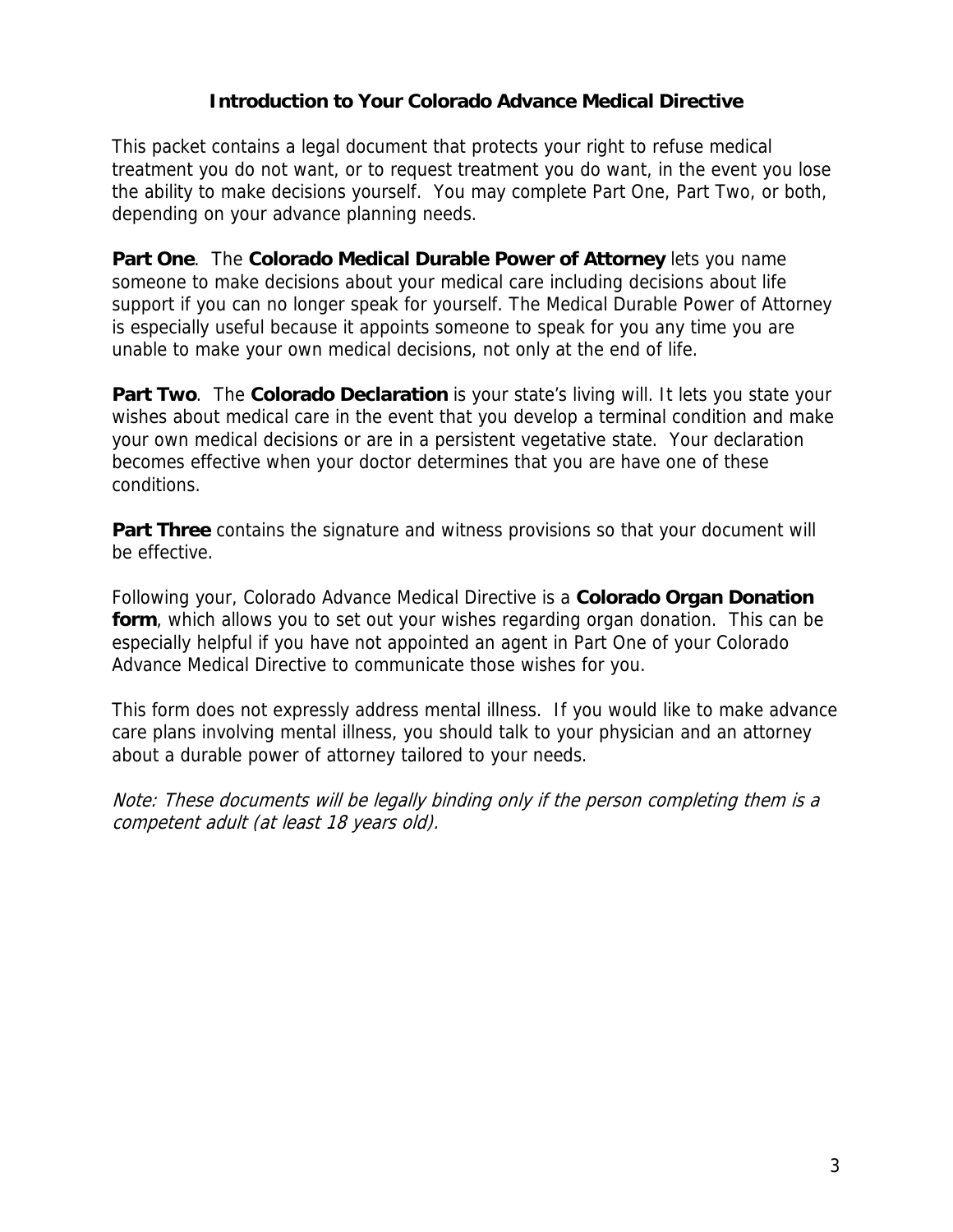# **Completing Your Colorado Advance Medical Directive**

# **Whom should I appoint as my agent?**

Your agent is the person you appoint to make decisions about your medical care if you become unable to make those decisions yourself. Your agent may be a family member or a close friend whom you trust to make serious decisions. The person you name as your agent should clearly understand your wishes and be willing to accept the responsibility of making medical decisions for you.

You can appoint a second and third person as your alternate agent(s). The alternate(s) will step in if the first person you name as an agent is unable, unwilling, or unavailable to act for you.

#### **Should I add personal instructions to my Colorado Advance Medical Directive?**

One of the strongest reasons for naming an agent is to have someone who can respond flexibly as your medical situation changes and deal with situations that you did not foresee. If you add instructions to this document it may help your agent carry out your wishes, but be careful that you do not unintentionally restrict your agent's power to act in your best interest. In any event, be sure to talk with your agent about your future medical care and describe what you consider to be an acceptable "quality of life."

# **How do I make my Colorado Advance Medical Directive legal?**

You must sign your advance medical directive in the presence of two witnesses. If you cannot do so yourself, you may direct someone to sign your advance medical directive for you.

These witnesses **cannot** be:

- A person signing the document at your direction,
- A physician,
- An employee of your attending physician or of a health care facility in which you are a patient when you sign your document,
- A person with a claim against your estate, or
- A person entitled to any portion of your estate.

#### **What if I change my mind?**

You may revoke your Declaration orally, in writing, or by burning, tearing, canceling, obliterating, or destroying the document. Your doctor must be notified of your revocation for it to be effective.

Your agent must be notified for revocation of his/her authority to be effective.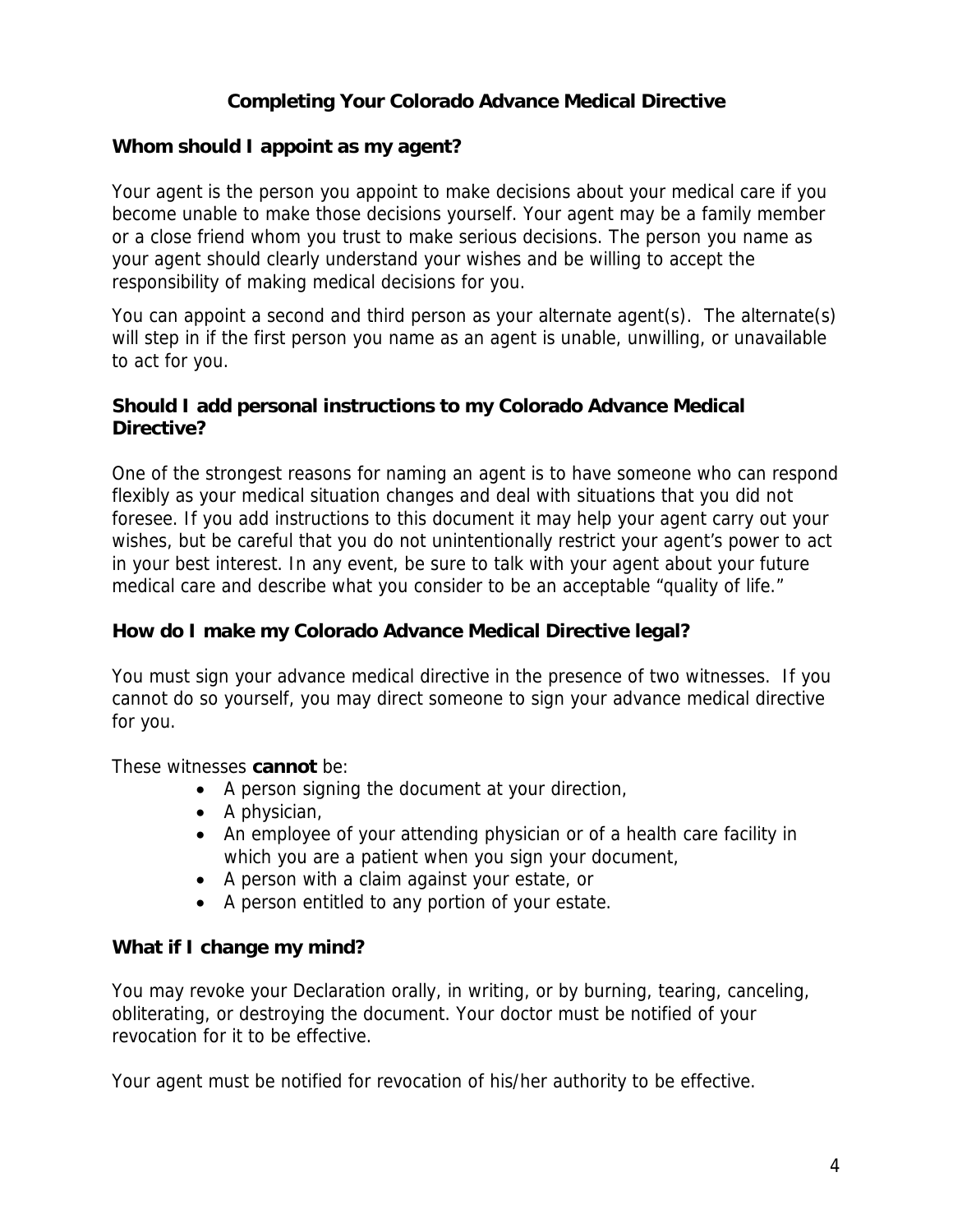# **Completing Your Colorado Advance Medical Directive (Continued)**

# **What other important facts should I know?**

Your declaration will not be honored while you are pregnant with a potentially viable fetus.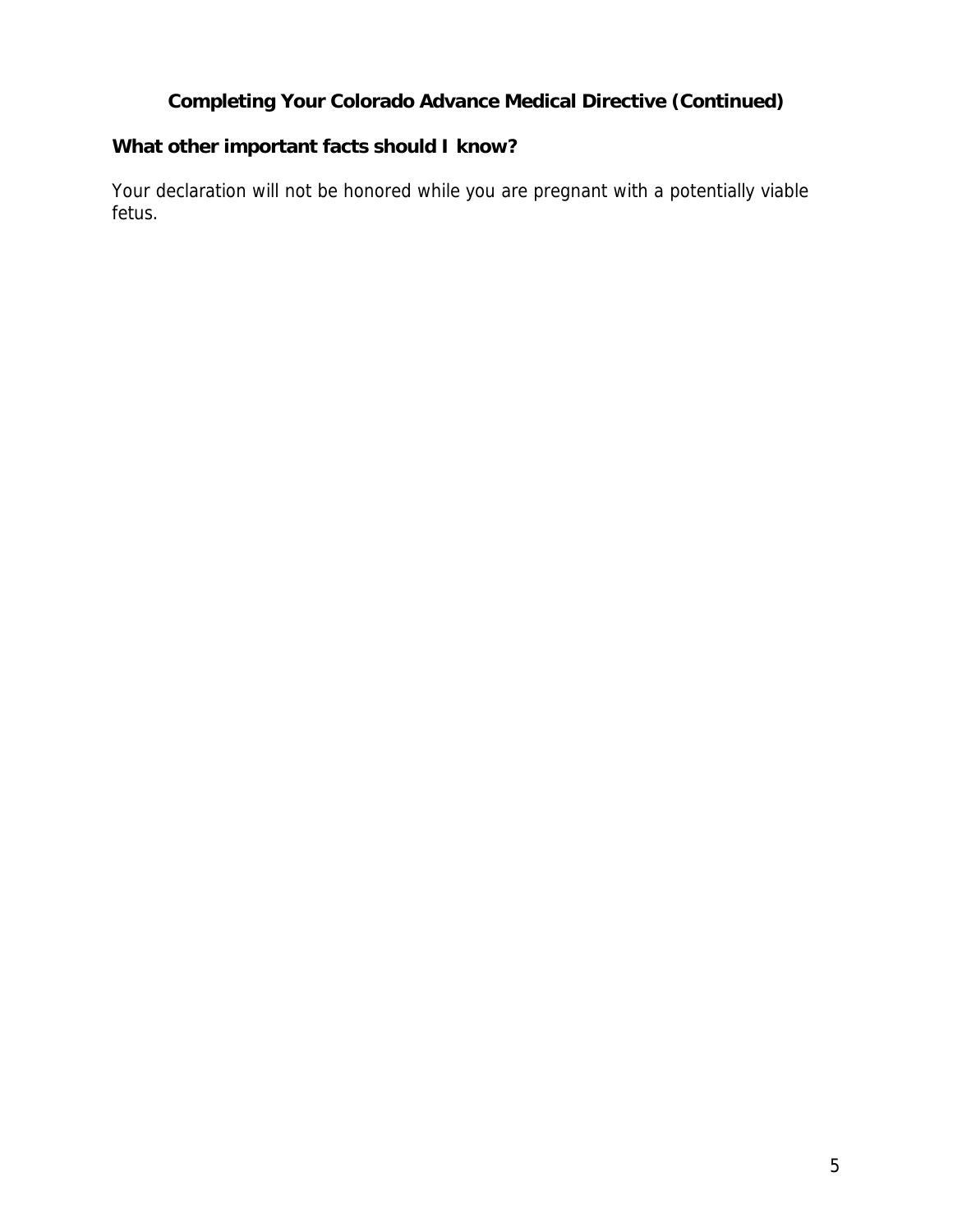| <b>INSTRUCTIONS</b>                                                             | <b>COLORADO ADVANCE MEDICAL DIRECTIVE - PAGE 1 OF 5</b>                                                                                                                                                                                                                                                                                                                                                                                                                                                                                                                                                                                                                                                                |                         |
|---------------------------------------------------------------------------------|------------------------------------------------------------------------------------------------------------------------------------------------------------------------------------------------------------------------------------------------------------------------------------------------------------------------------------------------------------------------------------------------------------------------------------------------------------------------------------------------------------------------------------------------------------------------------------------------------------------------------------------------------------------------------------------------------------------------|-------------------------|
|                                                                                 | Part One. Medical Durable Power of Attorney                                                                                                                                                                                                                                                                                                                                                                                                                                                                                                                                                                                                                                                                            |                         |
| PRINT YOUR NAME                                                                 |                                                                                                                                                                                                                                                                                                                                                                                                                                                                                                                                                                                                                                                                                                                        | ________, hereby        |
|                                                                                 | (vour name)<br>appoint:                                                                                                                                                                                                                                                                                                                                                                                                                                                                                                                                                                                                                                                                                                |                         |
| PRINT THE NAME,<br><b>HOME ADDRESS</b><br>AND HOME AND<br><b>WORK TELEPHONE</b> | (name of agent)                                                                                                                                                                                                                                                                                                                                                                                                                                                                                                                                                                                                                                                                                                        |                         |
| <b>NUMBERS OF YOUR</b><br><b>AGENT</b>                                          | (home address of agent)                                                                                                                                                                                                                                                                                                                                                                                                                                                                                                                                                                                                                                                                                                |                         |
|                                                                                 | (work telephone number)                                                                                                                                                                                                                                                                                                                                                                                                                                                                                                                                                                                                                                                                                                | (home telephone number) |
| PRINT THE NAME,<br><b>HOME ADDRESS</b><br>AND HOME AND                          | as my agent to make health care decisions for me if and when I do not<br>have the capacity to make my own health care decisions. This gives my<br>agent the power to consent to giving, withholding or stopping any health<br>care, treatment, service, or diagnostic procedure. My agent also has the<br>authority to talk with health care personnel about my condition, access my<br>medical records, get information and sign forms necessary to carry out<br>those decisions. If the person named as my agent is not available or is<br>unable or unwilling to act as my agent, then I appoint the following<br>person(s) to serve in the order listed below:<br>$1.$ $\blacksquare$<br>(name of first alternate) |                         |
| <b>WORK TELEPHONE</b><br><b>NUMBERS OF YOUR</b>                                 |                                                                                                                                                                                                                                                                                                                                                                                                                                                                                                                                                                                                                                                                                                                        |                         |
| <b>FIRST AND SECOND</b><br><b>ALTERNATE AGENTS</b>                              | (home address)                                                                                                                                                                                                                                                                                                                                                                                                                                                                                                                                                                                                                                                                                                         |                         |
|                                                                                 | (work telephone number)                                                                                                                                                                                                                                                                                                                                                                                                                                                                                                                                                                                                                                                                                                | (home telephone number) |
|                                                                                 | 2.                                                                                                                                                                                                                                                                                                                                                                                                                                                                                                                                                                                                                                                                                                                     |                         |
|                                                                                 | (name of second alternate)                                                                                                                                                                                                                                                                                                                                                                                                                                                                                                                                                                                                                                                                                             |                         |
| © 2005 National<br>Hospice and                                                  | (home address)                                                                                                                                                                                                                                                                                                                                                                                                                                                                                                                                                                                                                                                                                                         |                         |
| <b>Palliative Care</b><br>Organization<br>2010 Revised.                         | (work telephone number)                                                                                                                                                                                                                                                                                                                                                                                                                                                                                                                                                                                                                                                                                                | (home telephone number) |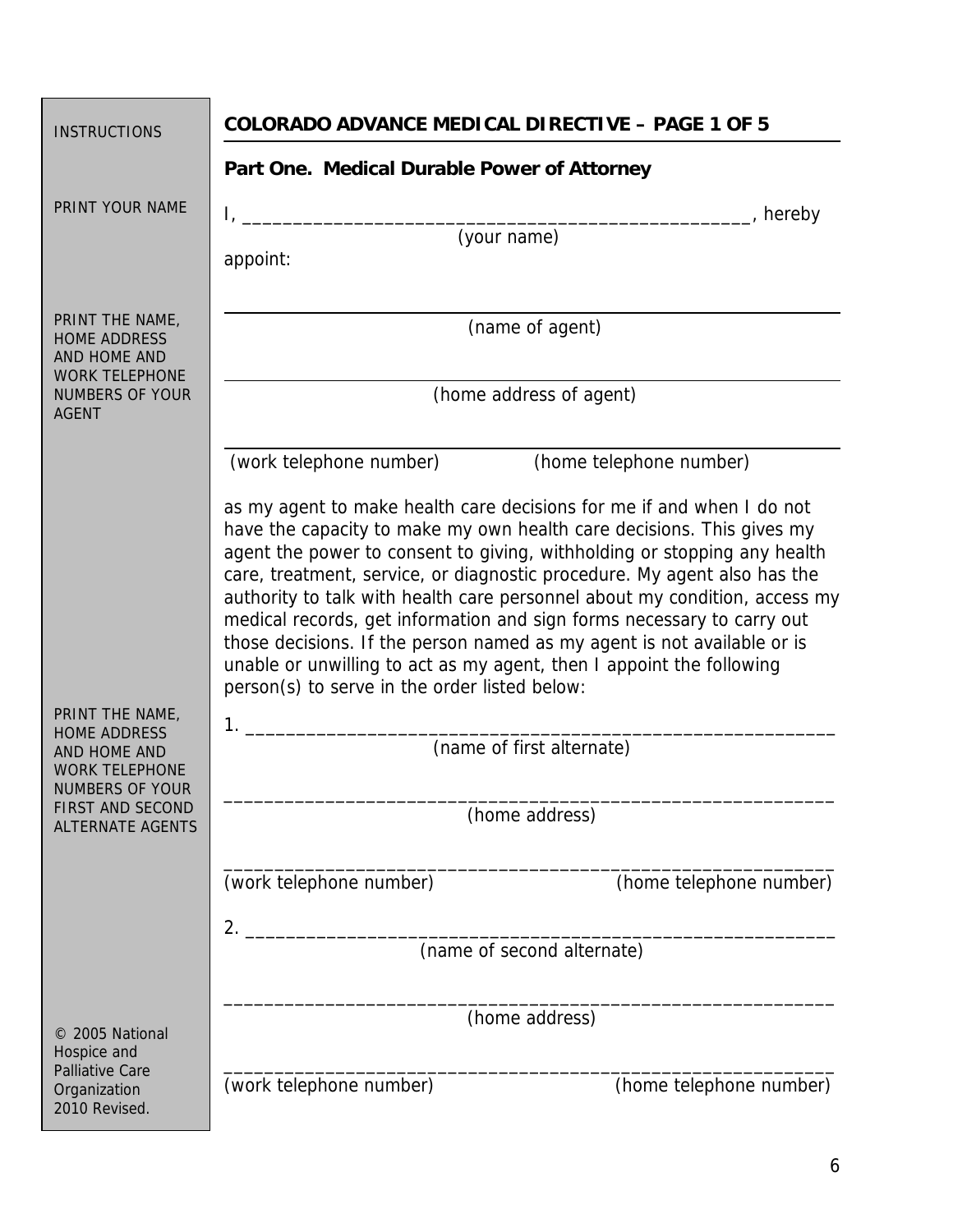# **COLORADO ADVANCE MEDICAL DIRECTIVE - PAGE 2 OF 5**

By this document I intend to create a Medical Durable Power of Attorney which shall take effect upon my incapacity to make my own health care decisions and shall continue during that incapacity.

When making health-care decisions for me, my agent should think about what action would be consistent with past conversations we have had, my treatment preferences as expressed in Part Two (if I have filled out Part Two), my religious and other beliefs and values, and how I have handled medical and other important issues in the past. If what I would decide is still unclear, then my health-care agent should make decisions for me that my health-care agent believes are in my best interest, considering the benefits, burdens, and risks of my current circumstances and treatment options.

(a) Additional Instruction:

ADD OTHER INSTRUCTIONS, IF ANY, REGARDING YOUR ADVANCE CARE PLANS

 $\overline{a}$ 

THESE INSTRUCTIONS CAN FURTHER ADDRESS YOUR HEALTH CARE PLANS, SUCH AS YOUR WISHES REGARDING **HOSPICE** TREATMENT, BUT CAN ALSO ADDRESS OTHER ADVANCE PLANNING ISSUES, SUCH AS YOUR BURIAL WISHES

ATTACH ADDITIONAL PAGES IF NEEDED

© 2005 National Hospice and Palliative Care **Organization** 2010 Revised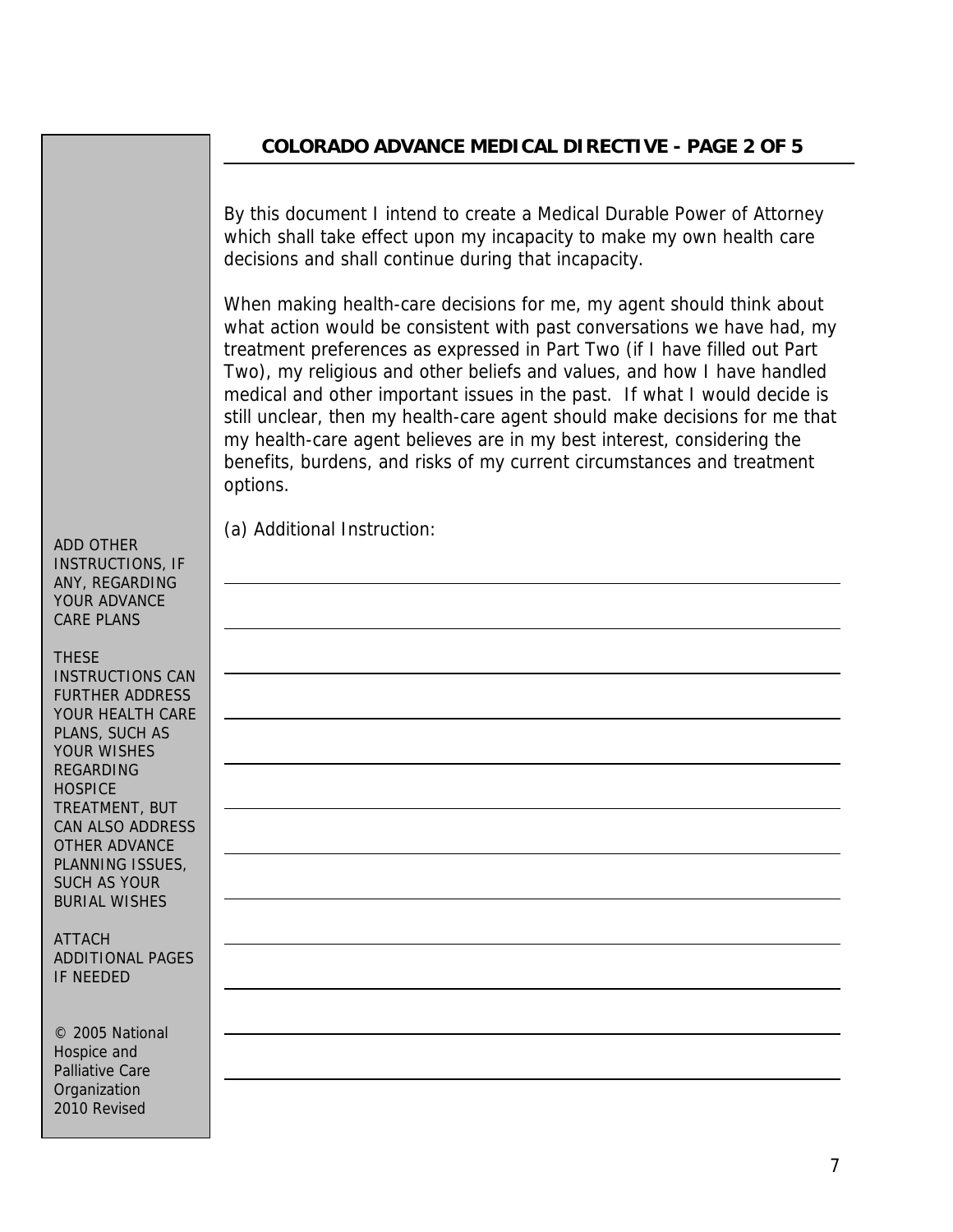| <b>INSTRUCTIONS</b>                                                                                                                                   | <b>COLORADO ADVANCE MEDICAL DIRECTIVE - PAGE 3 OF 5</b>                                                                                                                                                                                                                                                                                                                                                                                                                                                                                                                                              |
|-------------------------------------------------------------------------------------------------------------------------------------------------------|------------------------------------------------------------------------------------------------------------------------------------------------------------------------------------------------------------------------------------------------------------------------------------------------------------------------------------------------------------------------------------------------------------------------------------------------------------------------------------------------------------------------------------------------------------------------------------------------------|
| PRINT YOUR NAME                                                                                                                                       | <b>Part Two. Declaration</b>                                                                                                                                                                                                                                                                                                                                                                                                                                                                                                                                                                         |
|                                                                                                                                                       | Ι,<br>(name)                                                                                                                                                                                                                                                                                                                                                                                                                                                                                                                                                                                         |
|                                                                                                                                                       | being of sound mind and at least eighteen years of age, direct that my life<br>shall not be artificially prolonged under the circumstances set forth below<br>and hereby declare that:                                                                                                                                                                                                                                                                                                                                                                                                               |
|                                                                                                                                                       | If at any time my attending physician and one other qualified physician<br>certify in writing that:                                                                                                                                                                                                                                                                                                                                                                                                                                                                                                  |
|                                                                                                                                                       | a. I have an injury, disease, or illness which is a terminal<br>condition for which the administration of life-sustaining<br>procedures will only serve to prolong the dying process and<br>I am unable to make health care decisions, or                                                                                                                                                                                                                                                                                                                                                            |
|                                                                                                                                                       | b. I am in a persistent vegetative state,                                                                                                                                                                                                                                                                                                                                                                                                                                                                                                                                                            |
| <b>INITIAL ONLY ONE</b><br><b>INITIAL THE</b><br><b>OPTION THAT</b><br><b>REFLECTS YOUR</b><br><b>WISHES</b>                                          | I direct that, in accordance with Colorado law, life-sustaining procedures<br>shall be (Initial only the option that applies)                                                                                                                                                                                                                                                                                                                                                                                                                                                                        |
|                                                                                                                                                       | (Initials) I direct that life-sustaining procedures shall be withdrawn<br>and/or withheld pursuant to the terms of this declaration, it being<br>understood that life-sustaining procedures shall not include any medical<br>procedure or intervention for nourishment considered necessary by the<br>attending physician to provide comfort or alleviate pain.                                                                                                                                                                                                                                      |
| IF YOU INITIAL THE<br>SECOND CHOICE,<br>YOU MUST CHOOSE<br>THE NUMBER OF<br>DAYS YOU WANT<br>LIFE-SUSTAINING<br><b>PROCEDURES</b><br><b>CONTINUED</b> | (Initials) I direct that life-sustaining procedures shall be continued<br>for a period of not less than ______ days, and if there be no change in my<br>condition which would indicate to my physicians that my prognosis has<br>improved, then I direct that life-sustaining procedures shall be withdrawn<br>and/or withheld pursuant to the terms of this declaration, it being<br>understood that life-sustaining procedures shall not include any medical<br>procedure or intervention for nourishment considered necessary by the<br>attending physician to provide comfort or alleviate pain. |
| © 2005 National<br>Hospice and<br><b>Palliative Care</b><br>Organization<br>2010 Revised.                                                             | (Initials) I direct that life-sustaining procedures shall be continued<br>indefinitely, regardless of my prognosis.                                                                                                                                                                                                                                                                                                                                                                                                                                                                                  |

Г

<u> Tanzania (</u>

٦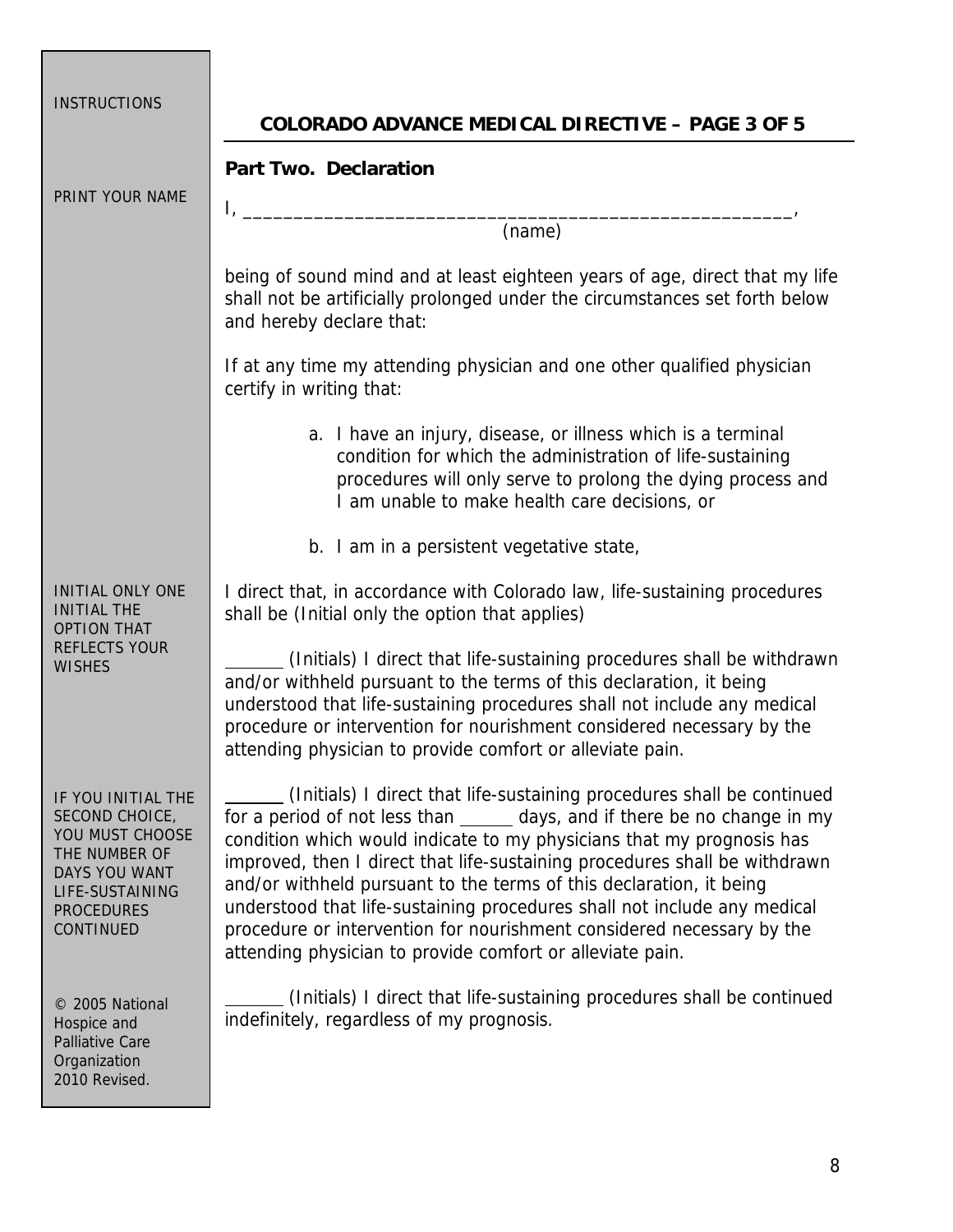|                                                                                                                                                                                                                                                                                                             | <b>COLORADO ADVANCE MEDICAL DIRECTIVE - PAGE 4 OF 5</b>                                                                                                                                                                                                                                                                                                     |
|-------------------------------------------------------------------------------------------------------------------------------------------------------------------------------------------------------------------------------------------------------------------------------------------------------------|-------------------------------------------------------------------------------------------------------------------------------------------------------------------------------------------------------------------------------------------------------------------------------------------------------------------------------------------------------------|
|                                                                                                                                                                                                                                                                                                             | In the event that the only procedure I am being provided is artificial<br>nourishment, I direct that one of the following actions be taken: (initial<br>the option that applies)                                                                                                                                                                            |
| <b>INITIAL ONLY ONE</b>                                                                                                                                                                                                                                                                                     | (Initials) Artificial nourishment shall not be continued when it is<br>the only procedure being provided; or                                                                                                                                                                                                                                                |
|                                                                                                                                                                                                                                                                                                             | (Initials) Artificial nourishment shall be continued for _______<br>days when it is the only procedure being provided; or                                                                                                                                                                                                                                   |
|                                                                                                                                                                                                                                                                                                             | (Initials) Artificial nourishment shall be continued when it is the<br>only procedure being provided.                                                                                                                                                                                                                                                       |
| <b>ADD OTHER</b><br><b>INSTRUCTIONS, IF</b><br>ANY, REGARDING<br>YOUR ADVANCE<br><b>CARE PLANS</b>                                                                                                                                                                                                          | I further direct that:                                                                                                                                                                                                                                                                                                                                      |
| <b>THESE</b><br><b>INSTRUCTIONS CAN</b><br><b>FURTHER ADDRESS</b><br>YOUR HEALTH CARE<br>PLANS, SUCH AS<br><b>YOUR WISHES</b><br><b>REGARDING</b><br><b>HOSPICE</b><br>TREATMENT, BUT<br><b>CAN ALSO ADDRESS</b><br><b>OTHER ADVANCE</b><br>PLANNING ISSUES,<br><b>SUCH AS YOUR</b><br><b>BURIAL WISHES</b> |                                                                                                                                                                                                                                                                                                                                                             |
| <b>ATTACH</b><br><b>ADDITIONAL PAGES</b><br><b>IF NEEDED</b>                                                                                                                                                                                                                                                |                                                                                                                                                                                                                                                                                                                                                             |
| © 2005 National<br>Hospice and                                                                                                                                                                                                                                                                              | In the absence of my ability to give directions regarding the use of such<br>life-sustaining procedures, it is my intention that this declaration shall be<br>honored by my agent (if any), family, and physician(s) as the final<br>expression of my legal right to refuse medical or surgical treatment and<br>accept the consequences from such refusal. |

Palliative Care **Organization** 2010 Revised.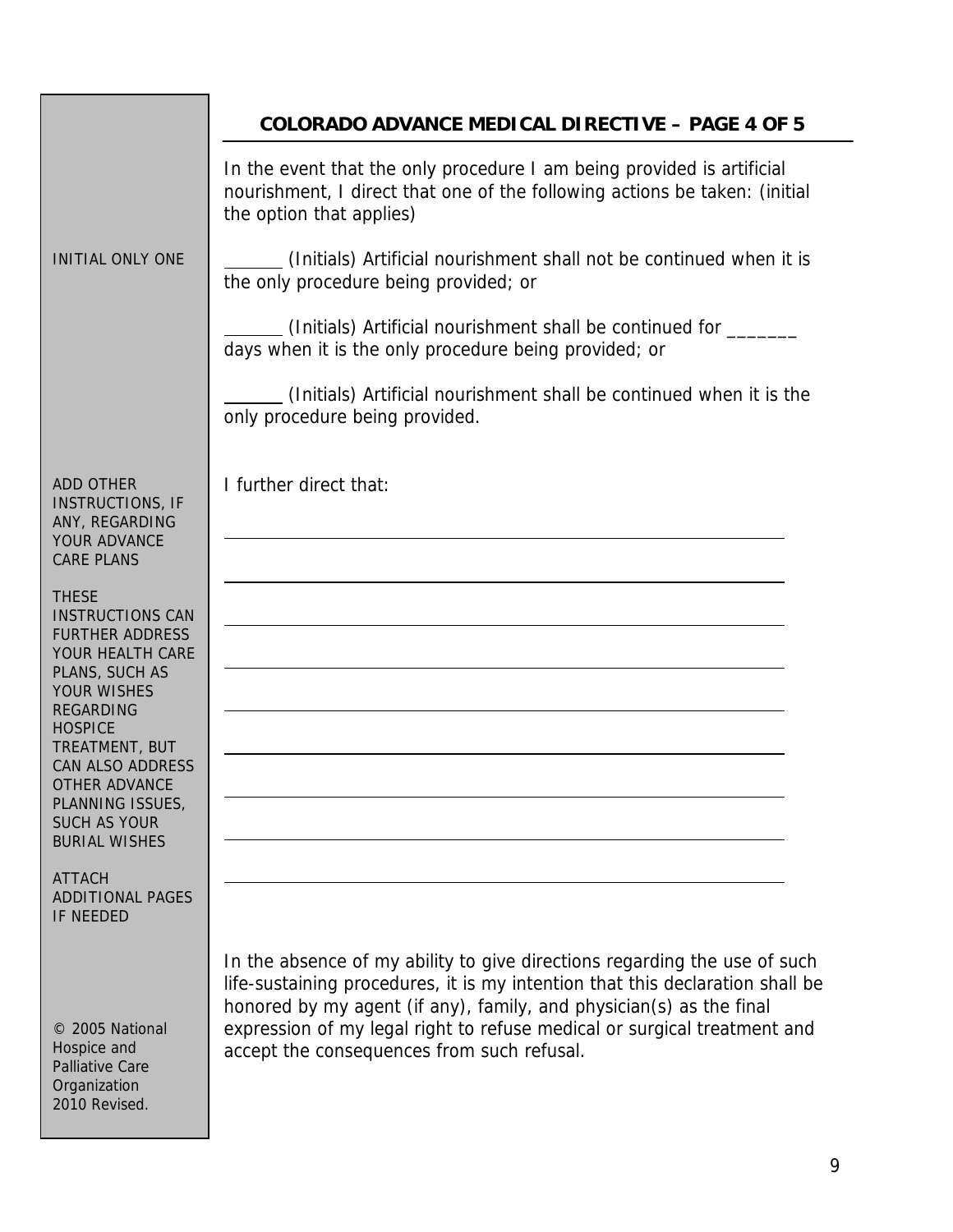|                                                                                           | <b>COLORADO ADVANCE MEDICAL DIRECTIVE - PAGE 5 OF 5</b>                                                                                                                                                                                                                                                                                                                                                                                                                                                                                                                                                                               |  |
|-------------------------------------------------------------------------------------------|---------------------------------------------------------------------------------------------------------------------------------------------------------------------------------------------------------------------------------------------------------------------------------------------------------------------------------------------------------------------------------------------------------------------------------------------------------------------------------------------------------------------------------------------------------------------------------------------------------------------------------------|--|
|                                                                                           | <b>Part Three. Execution.</b>                                                                                                                                                                                                                                                                                                                                                                                                                                                                                                                                                                                                         |  |
| <b>SIGN AND DATE</b><br>THE DOCUMENT<br>AND PRINT YOUR<br><b>ADDRESS</b>                  | BY SIGNING HERE I INDICATE THAT I UNDERSTAND THE PURPOSE AND<br>EFFECT OF THIS DOCUMENT.                                                                                                                                                                                                                                                                                                                                                                                                                                                                                                                                              |  |
|                                                                                           | Signature: Management Contract Contract Contract Contract Contract Contract Contract Contract Contract Contract Contract Contract Contract Contract Contract Contract Contract Contract Contract Contract Contract Contract Co                                                                                                                                                                                                                                                                                                                                                                                                        |  |
|                                                                                           |                                                                                                                                                                                                                                                                                                                                                                                                                                                                                                                                                                                                                                       |  |
|                                                                                           |                                                                                                                                                                                                                                                                                                                                                                                                                                                                                                                                                                                                                                       |  |
| <b>WITNESSING</b>                                                                         | <b>WITNESSES</b>                                                                                                                                                                                                                                                                                                                                                                                                                                                                                                                                                                                                                      |  |
| <b>PROCEDURE</b>                                                                          |                                                                                                                                                                                                                                                                                                                                                                                                                                                                                                                                                                                                                                       |  |
| YOUR WITNESSES<br>MUST SIGN, DATE,<br>AND PRINT THEIR<br><b>NAMES</b>                     | I declare that the person who signed or acknowledged this document<br>("the patient") is personally known to me, that he/she signed or<br>acknowledged this Advance Medical Directive in my presence, and that<br>he/she appears to be of sound mind and under no duress, fraud or undue<br>influence. I did not sign this document for the patient. I am not the<br>person appointed as the agent by this document. I am not a physician,<br>nor am I the patient's health care provider, or an employee of the<br>patient's health care provider. I have no claim on, nor am I entitled to,<br>any portion of the patient's estate. |  |
| WITNESS #1                                                                                |                                                                                                                                                                                                                                                                                                                                                                                                                                                                                                                                                                                                                                       |  |
|                                                                                           | Date                                                                                                                                                                                                                                                                                                                                                                                                                                                                                                                                                                                                                                  |  |
|                                                                                           |                                                                                                                                                                                                                                                                                                                                                                                                                                                                                                                                                                                                                                       |  |
| WITNESS #2                                                                                |                                                                                                                                                                                                                                                                                                                                                                                                                                                                                                                                                                                                                                       |  |
|                                                                                           |                                                                                                                                                                                                                                                                                                                                                                                                                                                                                                                                                                                                                                       |  |
| © 2005 National<br>Hospice and<br><b>Palliative Care</b><br>Organization<br>2010 Revised. | Courtesy of Caring Connections<br>1731 King St., Suite 100, Alexandria, VA 22314<br>www.caringinfo.org, 800/658-8898                                                                                                                                                                                                                                                                                                                                                                                                                                                                                                                  |  |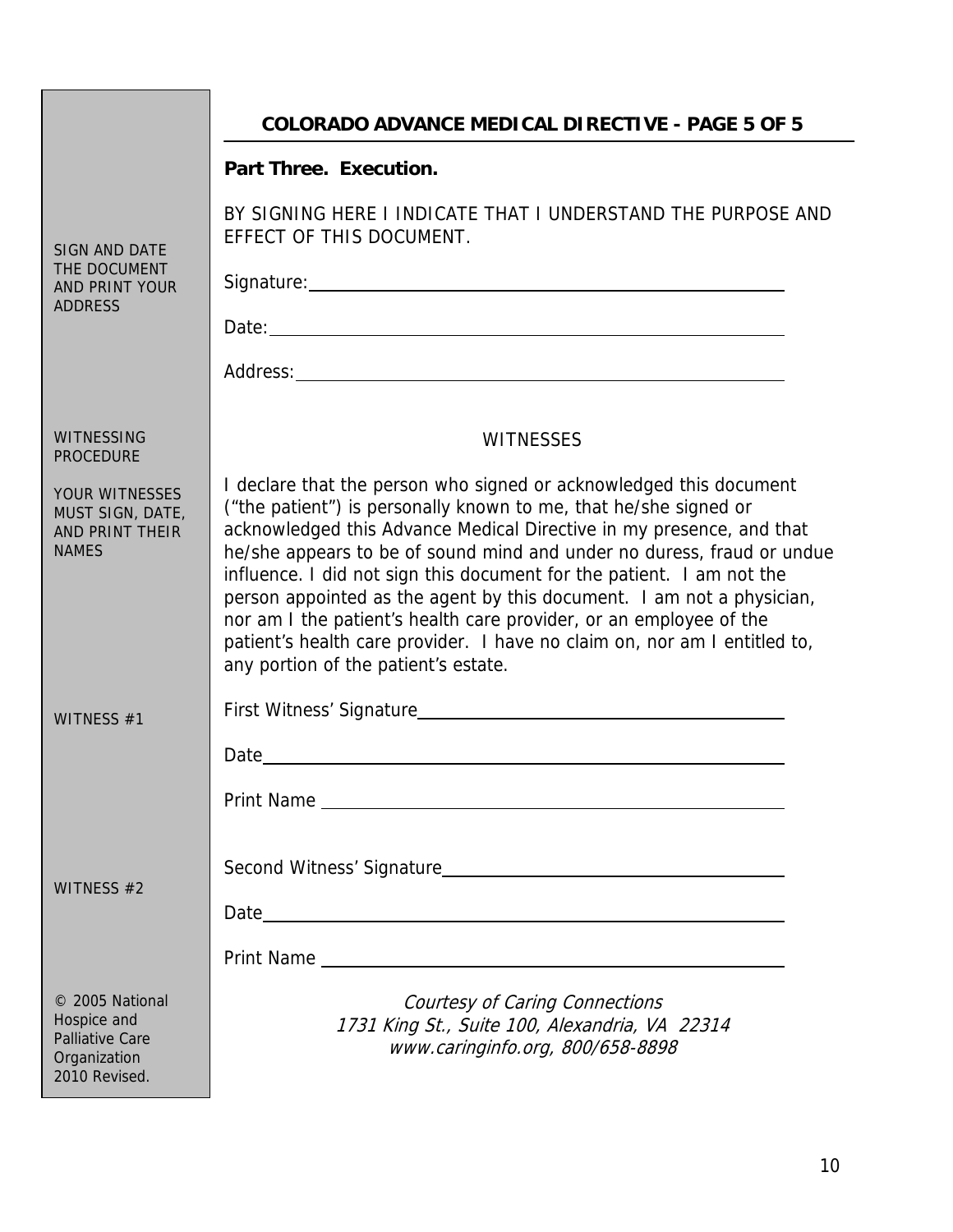|                                                                                           | <b>COLORADO ORGAN DONATION FORM - PAGE 1 OF 1</b>                                                                                                                                                                                                                                                                                                   |  |
|-------------------------------------------------------------------------------------------|-----------------------------------------------------------------------------------------------------------------------------------------------------------------------------------------------------------------------------------------------------------------------------------------------------------------------------------------------------|--|
| <b>ORGAN DONATION</b><br>(OPTIONAL)                                                       | Initial the line next to the statement below that best reflects your wishes.<br>You do not have to initial any of the statements. If you do not initial any<br>of the statements, your attorney for health care, proxy, or other agent, or<br>your family, may have the authority to make a gift of all or part of your<br>body under Colorado law. |  |
| <b>INITIAL THE</b><br><b>OPTION THAT</b><br><b>REFLECTS YOUR</b><br><b>WISHES</b>         | Let I do not want to make an organ or tissue donation and I do not<br>want my attorney for health care, proxy, or other agent or family to do so.<br>1 have already signed a written agreement or donor card regarding<br>organ and tissue donation with the following individual or institution:                                                   |  |
|                                                                                           |                                                                                                                                                                                                                                                                                                                                                     |  |
| ADD NAME OR<br><b>INSTITUTION (IF</b><br>ANY)                                             | __ Pursuant to Colorado law, I hereby give, effective on my death:                                                                                                                                                                                                                                                                                  |  |
|                                                                                           | _______ Any needed organ or parts.<br>The following part or organs listed below:                                                                                                                                                                                                                                                                    |  |
|                                                                                           | For (initial one):                                                                                                                                                                                                                                                                                                                                  |  |
|                                                                                           | ______ Any legally authorized purpose.<br>______ Transplant or therapeutic purposes only.                                                                                                                                                                                                                                                           |  |
|                                                                                           |                                                                                                                                                                                                                                                                                                                                                     |  |
| PRINT YOUR NAME,<br>SIGN, AND DATE<br>THE DOCUMENT                                        | Declarant signature: _________________________________, Date: __________                                                                                                                                                                                                                                                                            |  |
|                                                                                           | The declarant voluntarily signed or directed another person to sign this<br>writing in my presence.                                                                                                                                                                                                                                                 |  |
|                                                                                           | Witness<br>Date<br><u> 1980 - Jan James James Barnett, martin de la provincia de la provincia de la provincia de la provincia de la</u>                                                                                                                                                                                                             |  |
| <b>YOUR</b><br><b>WITNESSES</b><br><b>MUST SIGN AND</b><br>PRINT THEIR                    | Address<br><u> 1980 - Jan James James Barnett, amerikan bizko bat da bat da bat da bat da bat da bat da bat da bat da bat d</u>                                                                                                                                                                                                                     |  |
| <b>ADDRESSES</b>                                                                          | I am a disinterested party with regard to the declarant and his or her<br>donation and estate. The declarant voluntarily signed or directed another<br>person to sign this writing in my presence.                                                                                                                                                  |  |
| AT LEAST ONE<br><b>WITNESS MUST BE</b><br>A DISINTERESTED<br><b>PARTY</b>                 |                                                                                                                                                                                                                                                                                                                                                     |  |
|                                                                                           |                                                                                                                                                                                                                                                                                                                                                     |  |
| © 2005 National<br>Hospice and<br><b>Palliative Care</b><br>Organization<br>2010 Revised. | Courtesy of Caring Connections<br>1731 King St., Suite 100, Alexandria, VA 22314<br>www.caringinfo.org, 800/658-8898                                                                                                                                                                                                                                |  |